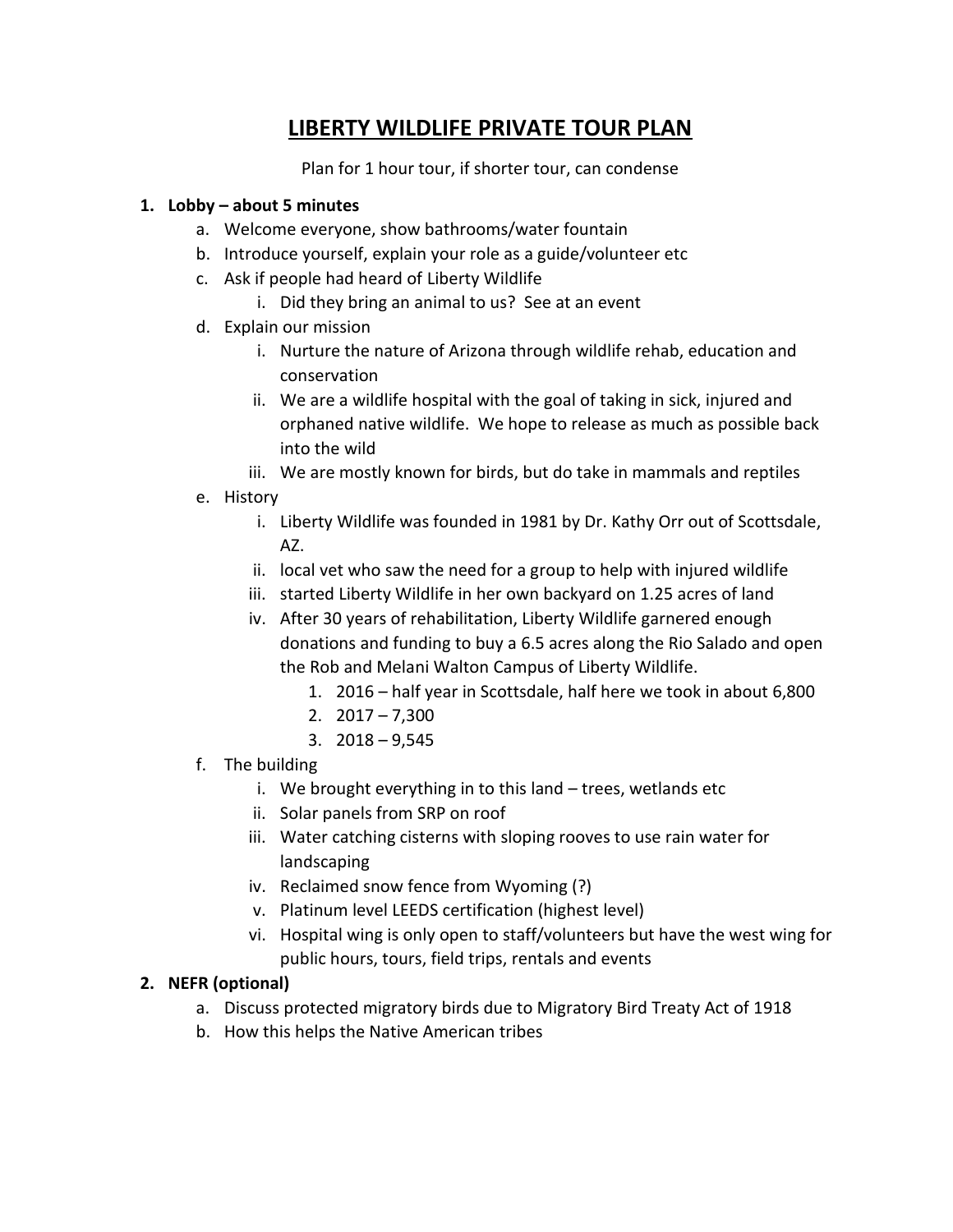# **3. Hospital**

- a. Only staff and volunteers are allowed inside
- b. Only 6 paid staff
- c. Over 300 volunteers to cover all types of positions
	- i. Intake window, guides, ed team, daily care, med services, hotline, guardians, owl team, OC, bunny care, guardians, NEFR, rescue/transport

# **4. Triage Window -- about 15 minutes**

- a. Our hospital is similar to how a human emergency room works
- b. Animals are brought to our intake window either from general public or rescue/transport – info is collected on species, age, location found – similar to information you give in Admissions at the ER
- c. Brought to triage room to find cause of pain/illness and stabilize patient. Same as in human hospital. Med services volunteers have taken a class on site to learn how to stabilize, assess, and make a treatment plan
- d. Once stabilized, animals are moved to ICU similar to being moved to a room in the hospital for treatment.
- e. Once ready for release, move to outdoor enclosures to work on building up muscles – similar to PT for humans
- f. Release rate is 60%, higher than national average
	- i. If non-releasable, can go to other facilities, go on our education permit or become a foster parent (you can talk about this program here)
- g. Talk about what animals are in the triage room while you walk by, talk about animals you have seen there

# **5. Posters**

a. Chat a bit about each picture if you have time

# **6. Surgery Window – about 5-7 minutes**

- a. With this new facility, we no longer have to transport animals to vet clinics around the valley, which was an added stress for them
- b. Digital x-ray machine next door to get images ready ASAP
- c. Our veterinarians are volunteers as well
- d. Talk about surgeries you have seen done or know have been done
- e. Perfect time to talk about the plight of the California Condor since we do surgeries on them in here
	- i. In the 1980s only 24 left in the Grand Canyon/Vermillion Cliffs area
	- ii. Peregrine Fund stepped in to create breeding program
	- iii. They suffer from lead poisoning talk about lead bullets and how bullets splinter into pieces throughout the carcass's body –
		- 1. The lead causes CROP STASIS stomach is hungry, bird eats, but food cannot pass through the crop to sustain
	- iv. We put a feeding tube into the crop to help push food through. Takes three people to do daily feeding/medical on a very large bird